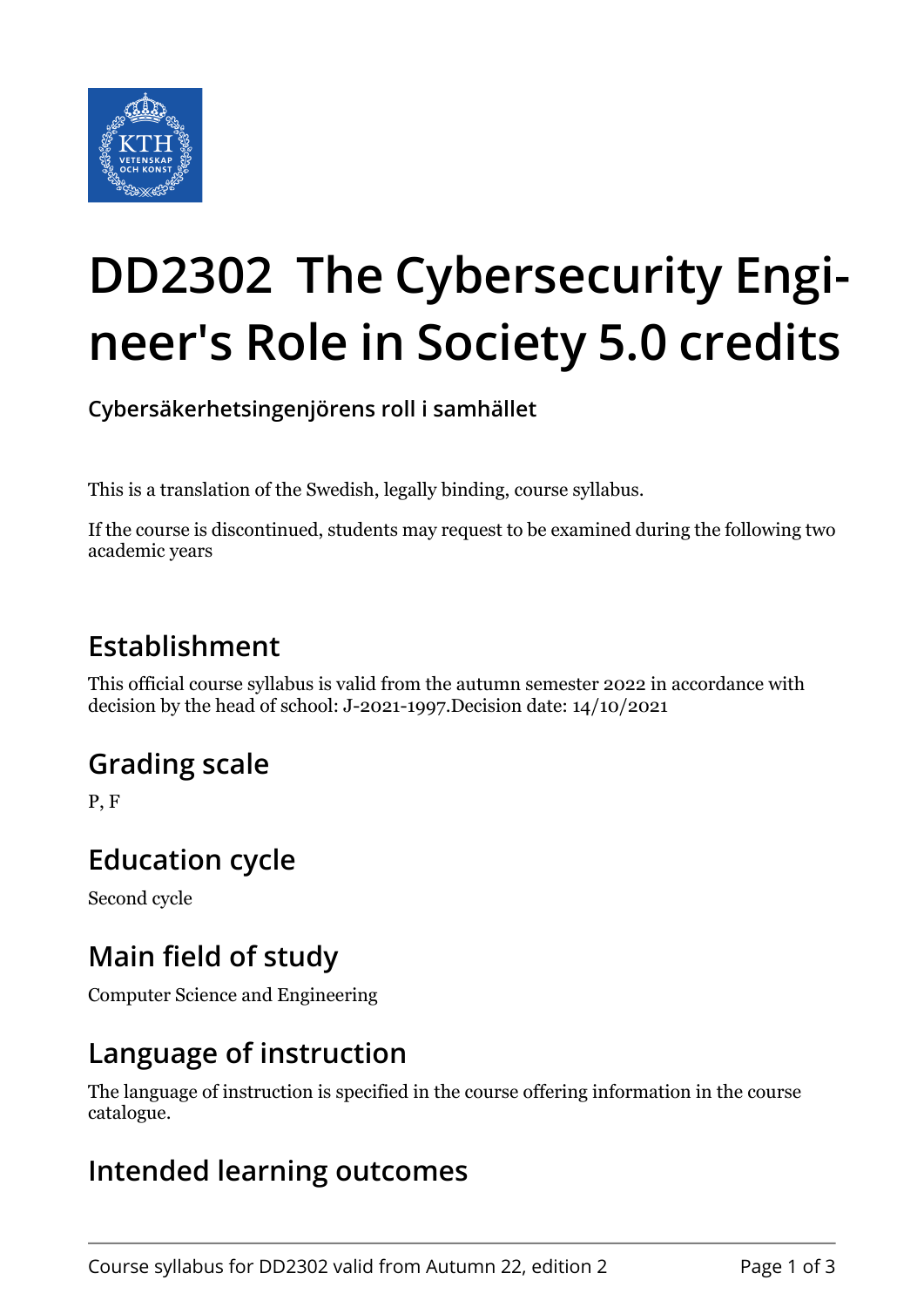After passing the course, the student shall be able to

- analyse and discuss how the use and development of digital systems and in particular the security of these systems affect and are affected by social, economic, environmental, work environmental and ethical sustainability as well as diversity, gender equality and equal rights
- assess, analyse, and discuss the quality in, and ethical aspects of, knowledge generation related to digital systems and in particular the security of these systems
- relate the different parts of scientific method, how they relate to one another, contribute and not contribute to scientificity in security
- review critically and reflect on both the set-up and implementation of the education as well as their own study situation, their skills in relation to the objective of the education and the future professional role and their ability to identify their own need of additional knowledge
- plan and carry out assignments within given time frames and available resources
- write short, clear and arguing texts based on own analysis as well as given material.

in order to:

- be able to communicate and explain risks and benefits with security (and deficiency thereof) in digital systems in society for individuals without expertise in cybersecurity
- understand external consequences of their own conduct related to security (and deficiency thereof) in digital systems and thereby act responsibly
- obtain the most of the education and the working life in a long-term perspective,
- influence the development of the programme.

#### **Course contents**

The course extends over two years, i.e., eight periods. Each period has a topic work that includes different subjects that all students work with at the same time. The work consists of study material and/or lectures around an issue. It is reported in the form of a written assignment and/or oral reporting and/or active seminar participation. Subjects that are treated are for example:

- scientific methods in cybersecurity,
- gender equality, diversity and equal conditions,
- sustainability,
- ethical dilemmas (for example offensive security, the balance between personal integrity and supervision and how identified vulnerabilities should be communicated with the surrounding world .)
- working life, and
- reflection over the studies.

In addition, there is a course component that students can choose to complete at any time (during semester). This component treats theory of knowledge and scientific methodology in the cybersecurity area, including their relation to different aspects of the subjects above. This item is reported in the form of a written assignment and active seminar participation.